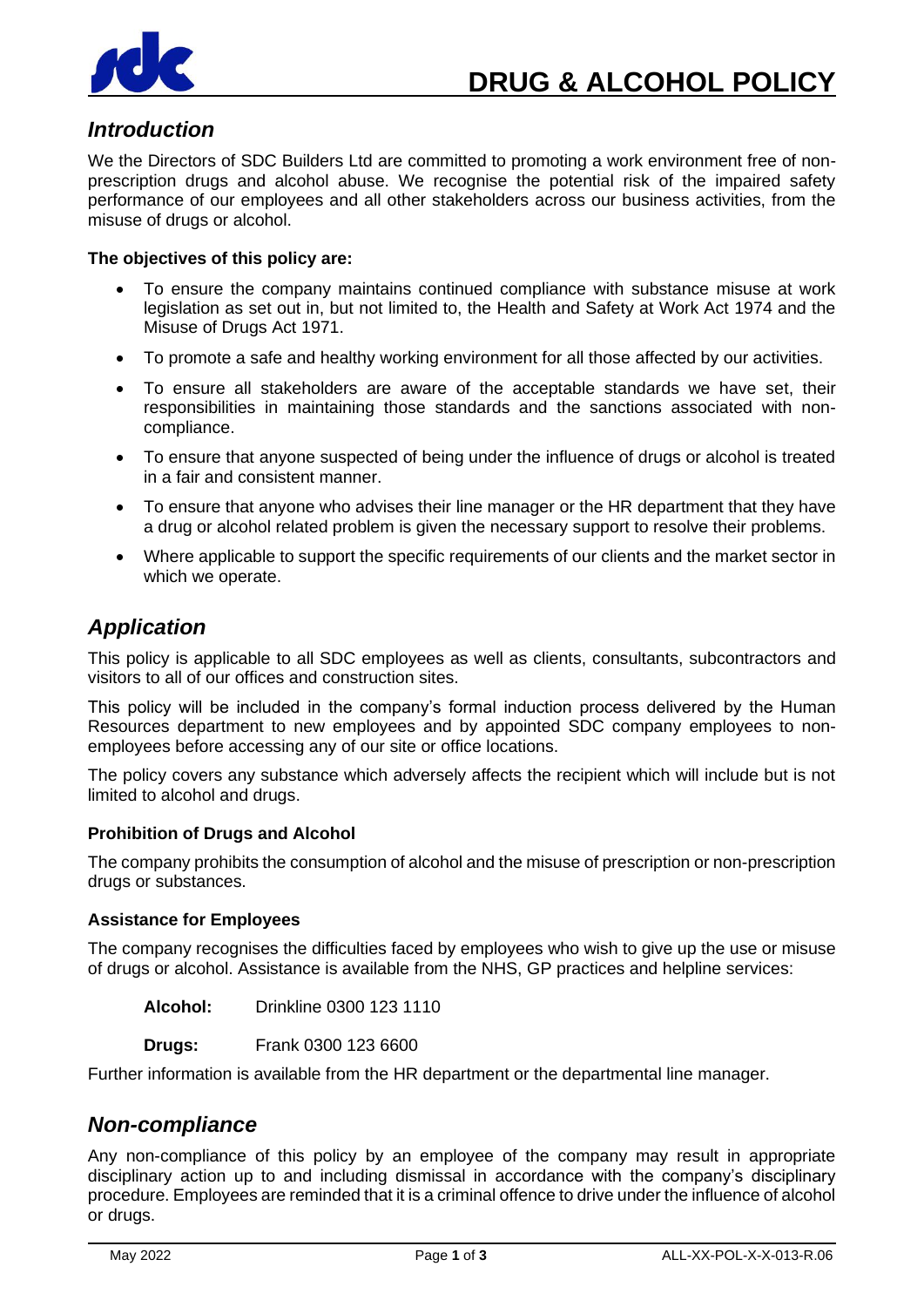

# **DRUG & ALCOHOL POLICY**

Any infringements by non-employees will result in an immediate removal from the site or work premises before being referred to their employer for disciplinary action. They will be excluded from all other company locations until such time as a rehabilitation process has been completed and demonstrated to the satisfaction of the company's Business Services Protection Manager.

## *Implementation*

To implement this policy we shall:

- Enforce the arrangements published within the company's policies and procedures.
- Carry out screening at our discretion, when contractually required and when such screening is warranted by virtue of circumstances.
- Recognise that the ill effects of substance abuse are regarded as a medical condition and that relapse may occur even during rehabilitation
- Require employees to adopt a self-help approach to drug and alcohol problems.
- Provide support and encouragement to those employees who voluntarily seek to overcome a drug or alcohol related problem.
- Maintain strict confidentiality and protect individuals' personal data, within the constraints of the law.
- Prohibit the possession or dealing in illegal substances in the work environment
- Enforce appropriate action in accordance with the relevant disciplinary procedure where warranted by circumstances
- Take positive steps to ensure that persons do not report to work if they are unfit through alcohol and/or drugs abuse, using suspension where applicable.
- Ensure that our clients' requirements are met
- Undertake testing in the circumstances identified within this policy

## *Testing Regime*

We intend to ensure that testing for Drugs or Alcohol is undertaken as specified below.

**Pre-employment** – there may be a requirement to undertake a test at the pre-employment or induction stages or other time as designated by the company.

**Reasonable suspicion** – should a company official have reasonable cause to suspect an individual has misused drugs and is unfit to continue working. The observations of the official will be documented and retained.

**Post incident** – where there are reasonable grounds to suspect that the effect of drugs has caused or been a contributory factor in an incident.

**Unannounced random** - the company aim is to test 20% of its office and site locations communities each year. No advance notification will be provided, and individuals will be selected randomly using a manual 'blind' selection process.

**Rehabilitation and follow up** – where a rehabilitation program for an individual requires a series of planned and unannounced tests. This may also be used at specific office or site locations with a test failure rate that the company deems unacceptably high.

**Clients' contractual standard –** where it is specified within the contract with the client**.**

Testing will be performed by trained and competent employees or by accredited third party service providers. Refusal to take a test will record a positive test result and will be treated as a noncompliance with this policy. Where an individual records a positive or non-negative test result, it will be treated as a non-compliance with this policy.